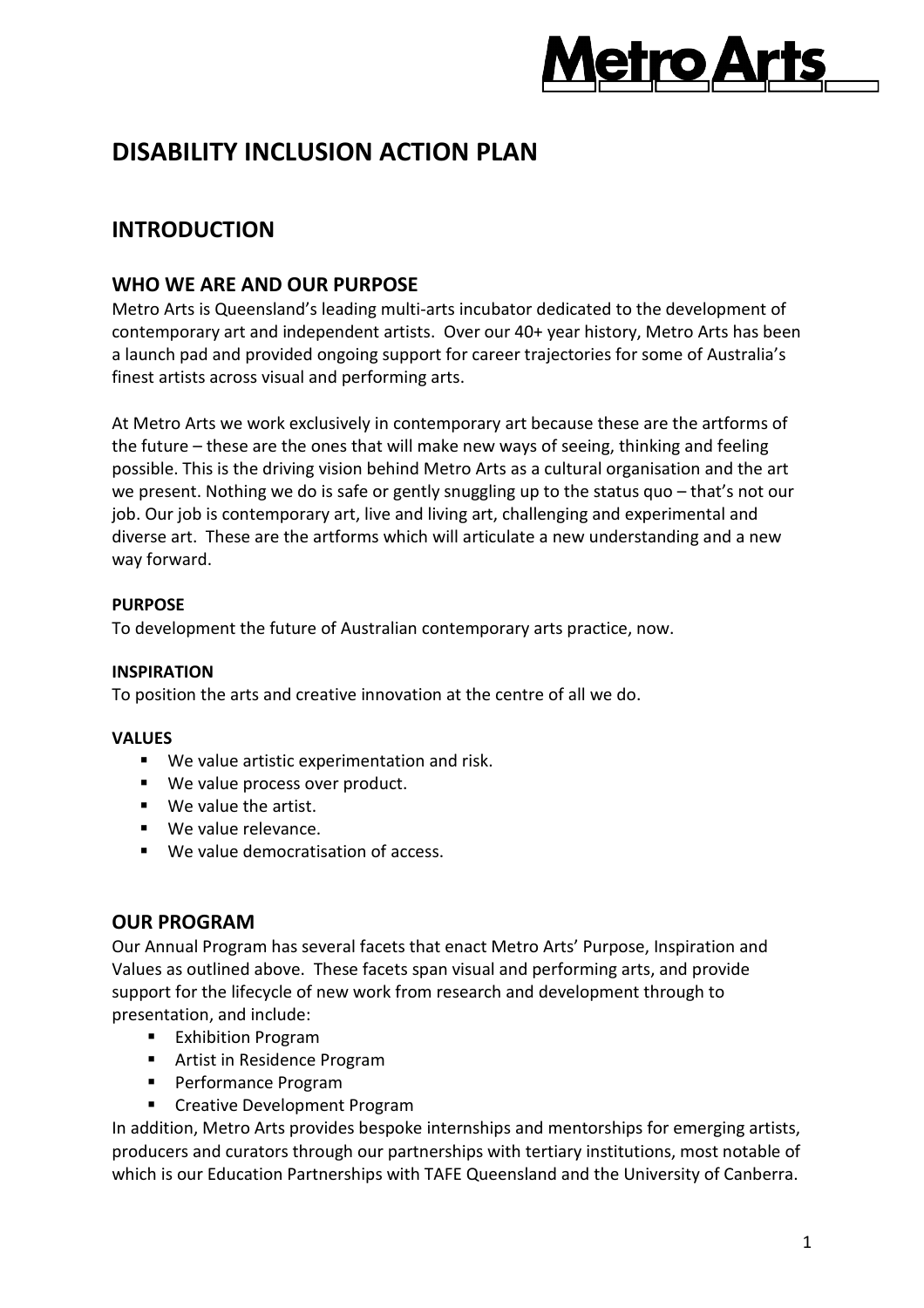### **OUR COMMITMENT**

Metro Arts is committed to providing contemporary arts experiences for all members of our community – audiences and artists alike.

We aim to constantly improve our services for people with disability as participants and as audiences. The continuous development and ongoing implementation of this Disability Inclusion Action Plan is supported by Metro Arts' vision and values.

The performance indicators of this plan are reported to the Board and the Plan is reviewed every 12 months in conjunction with our annual programming and with reference to the ongoing review of performance against the Metro Arts Strategic Plan.

### **THE DEVELOPMENT OF THIS PLAN**

Metro Arts' annual program is based on a national callout supporting our value of 'democratisation of access'. As such, we work with a diverse range of artists and creatives some of whom have a disability. In adherence with *Article 1 of the United Nations Convention on the Rights of Persons with Disabilities,* Metro Arts recognises the diverse nature of our artists and audience with disability to include those living with physical, mental, intellectual or sensory impairments which, combined with other barriers, may hinder their full and effective participation in society on an equal basis with others.<sup>[1](#page-1-0)</sup>

In this, Metro Arts supports the key vision of the *National Arts and Disability Strategy[2](#page-1-1)* that 'the artistic aspirations and achievements of people with a disability are a valued and visible part of Australian culture.'

Metro Arts has been guided by key legislative and policy mechanisms within the Australian context. We have looked to training, research and other small-to-medium organisations for best practice guidance and intend to undertake regular consultative and review processes with our community members who identify as having a disability. This will see an annual round table discussion for current artists and community members (including audience and patrons) to highlight Metro Arts' performance against this plan and the wider inclusion objectives set forth within the Metro Arts Strategic Plan 2022-2025. The review process will form part of the organisations reporting against KPOs both internally and externally for key stakeholders including Government funding bodies.

As per our commitment outlined above, Metro Arts will review this Plan every 12 months in conjunction with our annual programming and with reference to the ongoing review of performance against the Metro Arts Strategic Plan.

<span id="page-1-0"></span> <sup>1</sup> Preamble and Article 1: Purpose, United Nations Convention on the Rights of Persons with Disabilities. A copy of the Convention is available at **<***http://www.un.org/disabilities/documents/convention/convoptprot-e. pdf***>**. The Convention was adopted on 13 December 2006 at the

United Nations Headquarters in New York, the Australian Government signed the Convention on 30 March 2007 and Australia ratified the Convention on 17 July 2008.

<span id="page-1-1"></span> $2$  2008, p 2.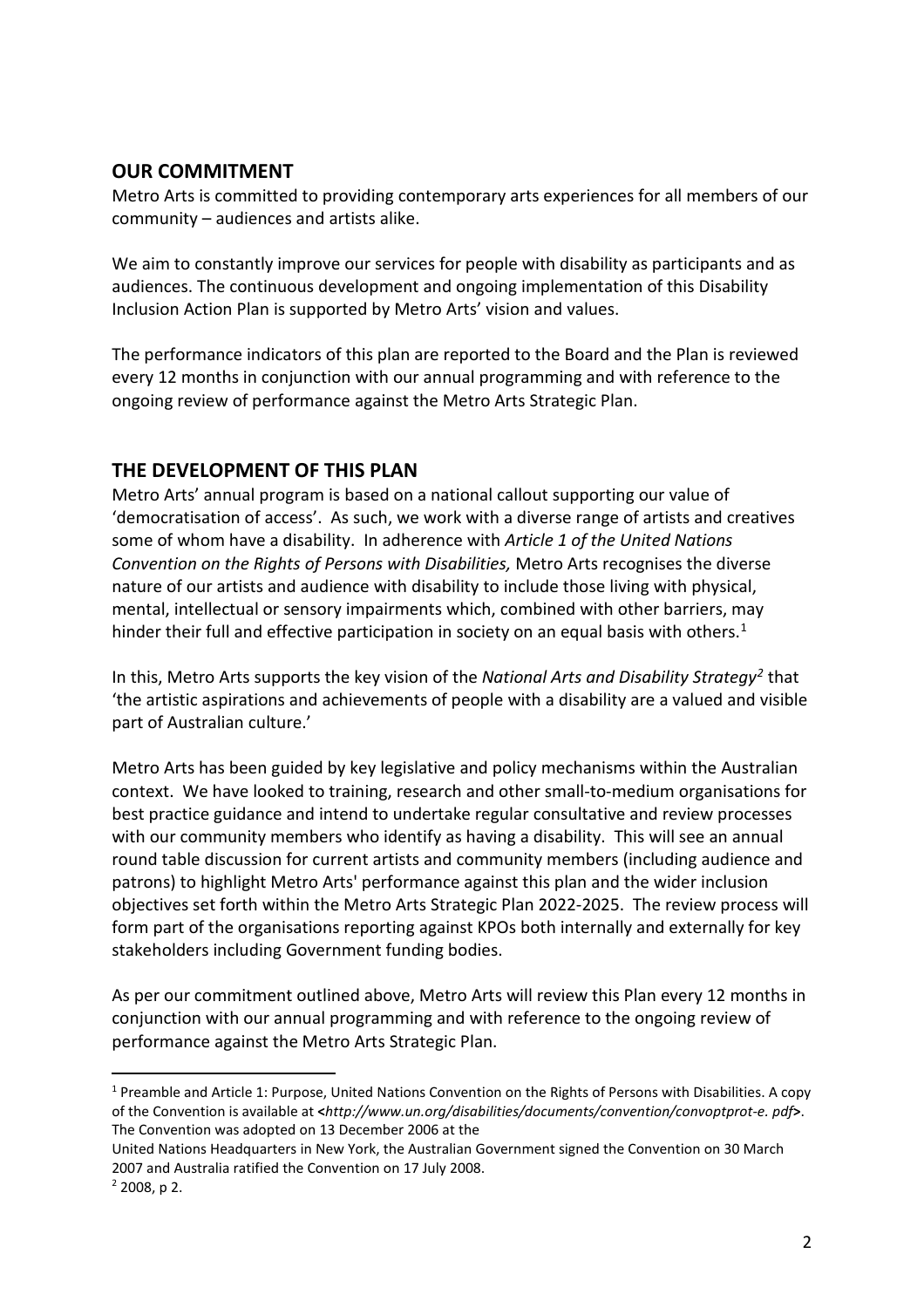# **RELEVANT LEGISLATION**

This Plan is guided by key International Conventions, Australian and State legislation, as well as supporting policies in both arts and broader social parameters.

Supporting Conventions and legislation include:

- *United Nations Convention of the Rights of Persons with Disabilities* (2008)
- *Australian Human Rights Commission Act 1986* (Cth)
- *Disability Discrimination Act 1992* (Cth)
- *Australia's National Disability Insurance Scheme (NDIS) Act 2013* (Cth)
- *Anti-Discrimination Act 1991* (Qld)
- *Disability Services Act 2006* (Qld)

The rights protected under these legislative mechanisms are supported by the following key arts and cultural policies:

- National Arts and Disability Strategy (2009)
	- Discussion Paper National Arts and Disability Strategy: An initiative of the Meeting of Cultural Ministers (2018)
	- Key results of the 2018 public consultation National Arts and Disability Strategy: An initiative of the Meeting of Cultural Ministers (2019)
- **The Australia Council for the Arts Disability Action Plan 2017-19**
- Creative Together 2020-2030: A 10-year Roadmap for arts, culture and creativity in Queensland (2020)
	- Sustain 2020-2022: An action plan for Creative Together 2020-2030: A 10 year Roadmap for arts, culture and creativity in Queensland (2020)
- Creative Australia: National Cultural Policy (2013)

# **OBJECTIVES**

The performance indicators outlined in this Disability Inclusion Action Plan are reported to the Board and is reviewed every 12 months in conjunction with key planning and strategic documents. The philosophy of this Plan directly aligns with Metro Arts' vision, inspiration and values.

Specific objectives align with core focus areas that are outlined by the *National Arts and Disability Strategy.*[3](#page-2-0) These areas are:

*Access and Participation*

*Strategies to address the barriers which prevent people with a disability from accessing and participating in the arts and cultural activities, both as audiences and participants.*

- *Arts and Cultural Practice Strategies to address the barriers which prevent emerging and professional artists and arts/cultural workers with a disability from realising their ambitions.*
- <span id="page-2-0"></span>*Audience Development*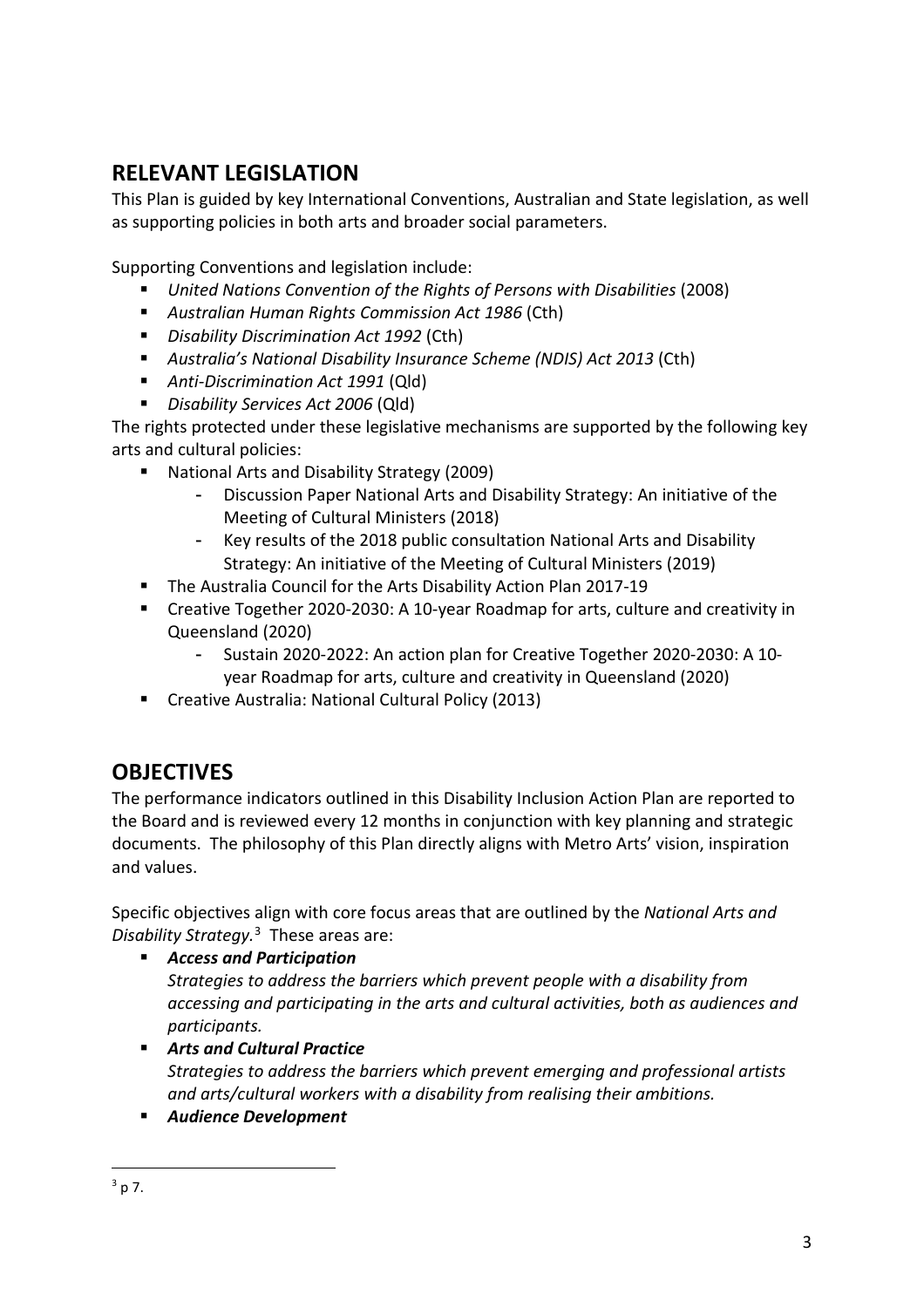*Strategies for developing and growing audiences for work created by artists with a disability and disability arts organisations.*

 *Strategic Development Strategies at a broader policy level to improve coordination and collaboration across all levels of government, empower people with a disability to have a stronger voice in policy development and planning, and support informed decision making.*

Metro Arts outlines 3 Key Objectives with key Action items to support these focus areas.

### **OBJECTIVE 1: PROGRAM DELIVERY**

Action 1: Program work that is created or devised by artists with disability. *Action 2:* Seek to appoint an appropriately skilled artist with disability to the Metro Arts Artistic Advisory Group ('MAAAG').

*Action 3:* Develop alternative methods of participation in Metro Arts' Annual Program for artists with disability.

## **OBJECTIVE 2: STAFF COMPETENCY AND EMPLOYMENT**

Action 1: Audit current staff and Board for disability awareness.

Action 2: Develop an ongoing training schedule in disability awareness for staff and Board. Action 3: Reduce barriers to persons with disability obtaining and maintaining employment with Metro Arts.

### **OBJECTIVE 3: PHYSICAL AND DIGITAL ACCESS FOR ARTISTS AND PATRONS**

Action 1: Develop methodology for collating audience demographics to capture numbers of disabled patrons attending performances, exhibitions and events throughout the year. *Action 2:* Continue to monitor use of accessible tools currently offered in the venue and for specific events (i.e. hearing loop, relaxed performances etc)

*Action 3:* Source funding for regular Auslan interpreted performances and events. *Action 4:* Investigate audio-description services and how frequently this service could be offered.

*Action 5:* Audit current website for use of accessible tools and promotion of important information specific to patrons with disability (i.e. Companion Card holders and ticketing, getting in touch with the organisation, use of Visual Rating and Access Symbols on online and print materials, respecting accessibility in the design of promotion materials etc).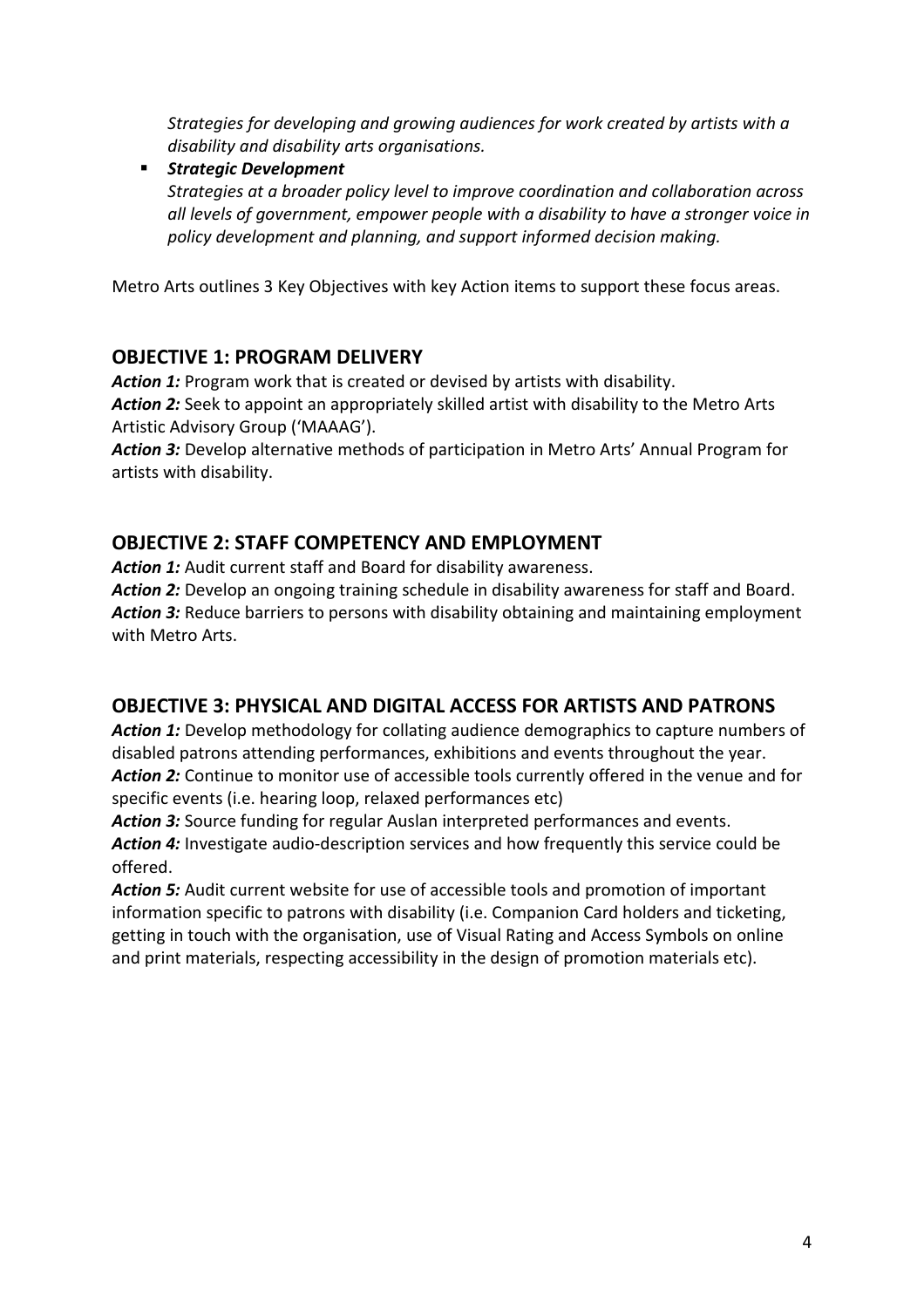### **OBJECTIVE 1: PROGRAM DELIVERY**

| <b>ACTION</b>                                                                                                                                                      | <b>RESPONSIBLE</b><br><b>PERSONNEL</b>                                                            | <b>TIMELINE</b>    | <b>OUTCOME</b>                                                                                                                                                              | <b>EVALUATION</b>                                                                                                                                                                                  |
|--------------------------------------------------------------------------------------------------------------------------------------------------------------------|---------------------------------------------------------------------------------------------------|--------------------|-----------------------------------------------------------------------------------------------------------------------------------------------------------------------------|----------------------------------------------------------------------------------------------------------------------------------------------------------------------------------------------------|
| <b>Action 1: Program work</b><br>that is created or devised<br>by artists with disability.                                                                         | Programming Team                                                                                  | Ongoing            | Utilise existing networks and scan<br>further afield (including tertiary<br>institutions) to promote artists<br>with disability to apply for Metro<br>Arts' Annual Program. | Aim for at least one key work to<br>be developed by an artist with<br>disability per year.                                                                                                         |
| <b>Action 2:</b> Seek to appoint<br>an appropriately skilled<br>artist with disability to the<br><b>Metro Arts Artistic</b><br><b>Advisory Group</b><br>('MAAAG'). | Programming Team                                                                                  | Mid-2022           | Utilise existing networks to obtain<br>expressions of interest to join the<br>MAAAG to ensure that disability<br>perspective considered at<br>programming advisory level.   | 1 artist with disability appointed<br>to the panel, noting all MAAAG<br>positions rotate regularly.                                                                                                |
| <b>Action 3: Develop</b><br>alternative methods of<br>participation in Metro<br>Arts' Annual Program for<br>artists with disability.                               | <b>Programming Team</b><br>with the support of<br>the Business<br>Development Team<br>as required | Ongoing<br>Ongoing | Direct curation as required<br>Development of key partnerships                                                                                                              | Aim for at least one key work to<br>be developed by an artist with<br>disability per year; aim for at<br>least one key partnership with an<br>organisation working with people<br>with disability. |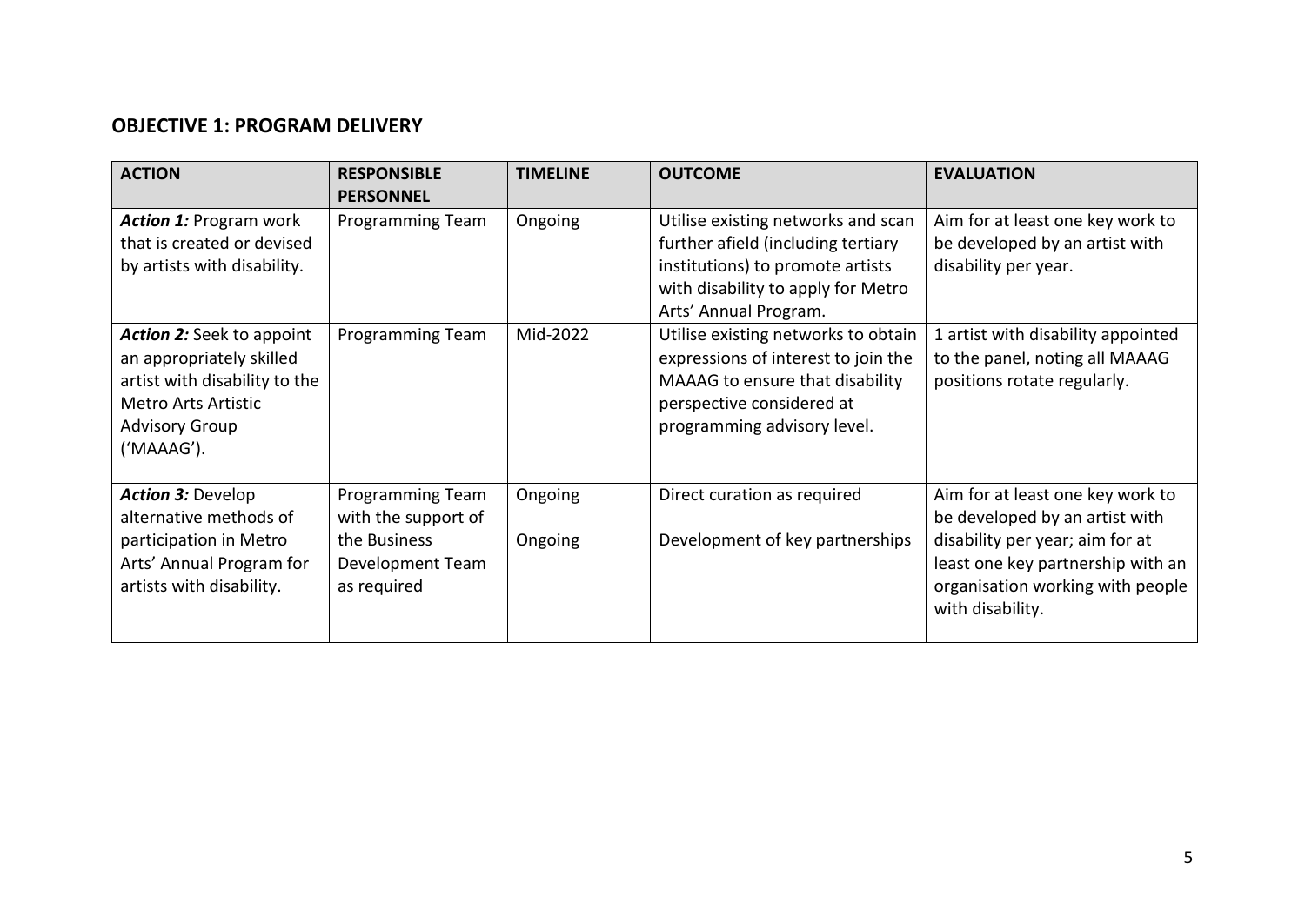### **OBJECTIVE 2: STAFF COMPETENCY AND EMPLOYMENT**

| <b>ACTION</b>                                                                                                                 | <b>RESPONSIBLE</b><br><b>PERSONNEL</b> | <b>TIMELINE</b>                | <b>OUTCOME</b>                                                                                                                                                                                                             | <b>EVALUATION</b>                                                                                                                                                                |
|-------------------------------------------------------------------------------------------------------------------------------|----------------------------------------|--------------------------------|----------------------------------------------------------------------------------------------------------------------------------------------------------------------------------------------------------------------------|----------------------------------------------------------------------------------------------------------------------------------------------------------------------------------|
| <b>Action 1: Audit current</b><br>staff and Board for<br>disability awareness.                                                | <b>Business</b><br>Development Team    | End 2021                       | Utilise existing networks to<br>develop an internal Disability<br>Awareness Survey for staff and<br>Board.                                                                                                                 | All staff and Board undertake<br>survey, and Metro Arts gains an<br>insight into the current<br>awareness of all personnel.                                                      |
| <b>Action 2: Develop an</b><br>ongoing training schedule<br>in disability awareness for<br>staff and Board.                   | <b>Business</b><br>Development Team    | April 2022<br><b>July 2022</b> | <b>Building on the Disability</b><br>Awareness Survey undertaken in<br>2021, Metro Arts will develop a<br>training regime for all personnel.<br>All staff and Board undertake key<br>components of the training<br>regime. | Staff and Board have improved<br>disability awareness and apply<br>this awareness.                                                                                               |
| <b>Action 3: Reduce barriers</b><br>to persons with disability<br>obtaining and maintaining<br>employment with Metro<br>Arts. | <b>Business</b><br>Development Team    | Dec 2021                       | Review Accessible Employment<br>Policy to ensure that all aspects<br>of the employment process are<br>inclusive and accessible.                                                                                            | Accessibility requirements are<br>catered for throughout all<br>aspects of the employment<br>process from the advertising<br>phase, interview,<br>correspondence, and induction. |
|                                                                                                                               |                                        | Dec 2021                       | Audit of physical barriers to<br>people with disability working at<br>Metro Arts.                                                                                                                                          | Audit undertaken and key action<br>items identified and timelined.                                                                                                               |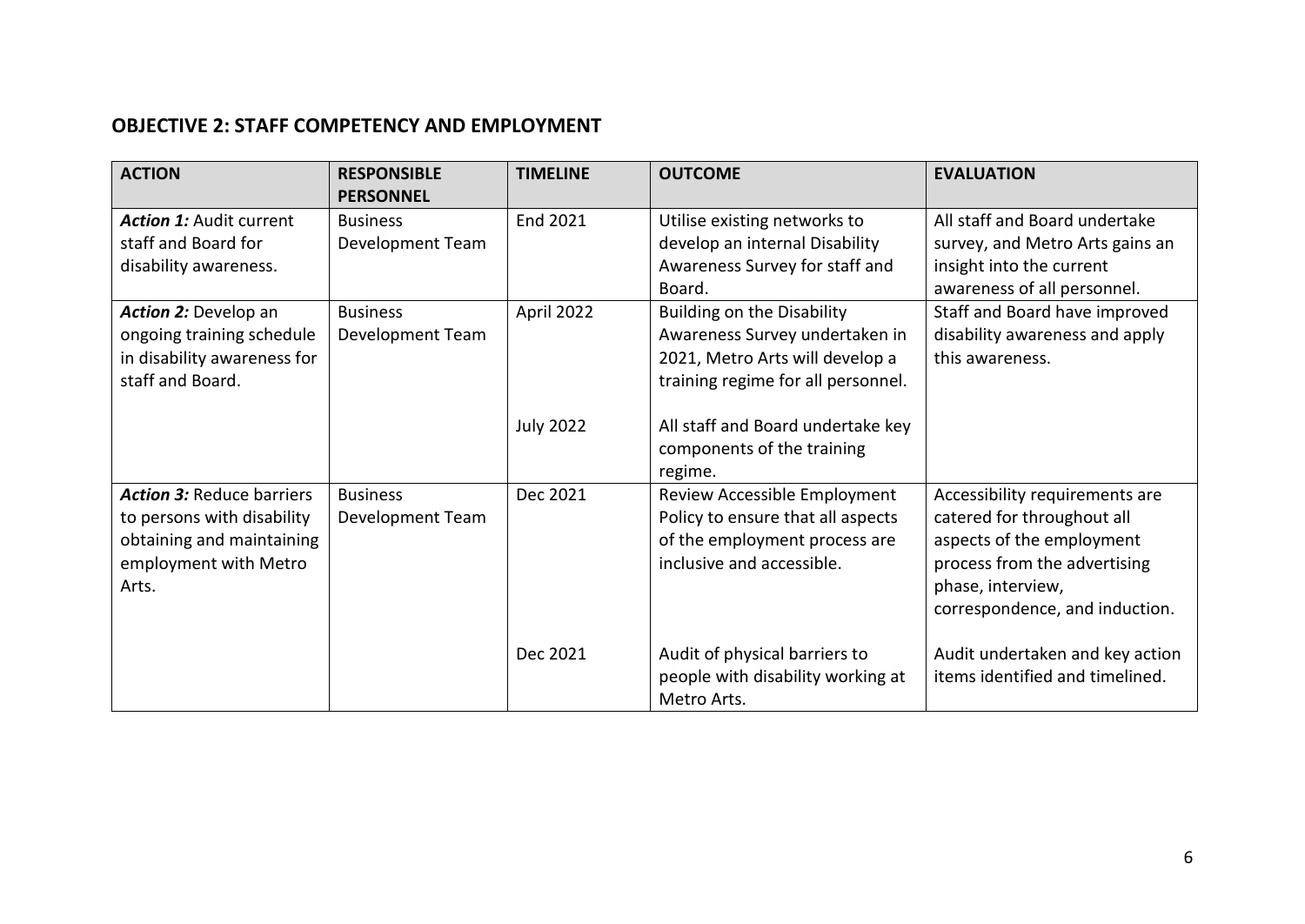### **OBJECTIVE 3: PHYSICAL AND DIGITAL ACCESS FOR ARTISTS AND PATRONS**

| <b>ACTION</b>                                                                                                                                                                                            | <b>RESPONSIBLE</b><br><b>PERSONNEL</b>                                                                              | <b>TIMELINE</b> | <b>OUTCOME</b>                                                                                                                                                                                                                                                             | <b>EVALUATION</b>                                                                                                                                                         |
|----------------------------------------------------------------------------------------------------------------------------------------------------------------------------------------------------------|---------------------------------------------------------------------------------------------------------------------|-----------------|----------------------------------------------------------------------------------------------------------------------------------------------------------------------------------------------------------------------------------------------------------------------------|---------------------------------------------------------------------------------------------------------------------------------------------------------------------------|
| <b>Action 1: Develop</b><br>methodology for collating<br>audience demographics<br>to capture numbers of<br>disabled patrons<br>attending performances,<br>exhibitions and events<br>throughout the year. | Front of House and<br><b>Ticketing Teams with</b><br>support from the<br><b>Business</b><br><b>Development Team</b> | Dec 2021        | Consult with existing disability<br>networks and wider arts<br>networks to develop a tool for<br>capturing audience demographic<br>information to better serve<br>patrons and increase Metro Arts'<br>ability to target market<br>performances, exhibitions and<br>events. | Methodology and tools created<br>and utilised in Metro Arts'<br>marketing campaigns.                                                                                      |
| Action 2: Continue to<br>monitor use of accessible<br>tools currently offered in<br>the venue and for specific<br>events (i.e. hearing loop,<br>relaxed performances etc)                                | Front of House and<br><b>Venue Teams</b>                                                                            | Ongoing         | Develop a living document to be<br>continually monitored and<br>updated by Ticketing and Front of<br>House staff.                                                                                                                                                          | Bi-annual review of numbers<br>utilising services.<br>20% increase in number of<br>patrons and artists utilising the<br>services annually.                                |
| <b>Action 3: Source funding</b><br>for regular Auslan<br>interpreted performances<br>and events.                                                                                                         | <b>Business</b><br>Development Team<br>with the support of<br>the Programming<br>Team                               | Ongoing         | Additional funding sourced either<br>from Government, Philanthropic<br>or Corporate Sponsorship for<br>Auslan interpretation services.                                                                                                                                     | Auslan interpretation offered at<br>all major events and<br>announcements; minimum of 3<br>Auslan interpreted performances<br>per annum.                                  |
| <b>Action 4: Investigate</b><br>audio-description services<br>and how frequently this<br>service could be offered.                                                                                       | Programming Team<br>with the support of<br>the Business<br><b>Development Team</b>                                  | Dec 2021        | Ascertain whether funding can be<br>sourced for this.<br>Plan for potential 2022<br>implementation.                                                                                                                                                                        | Metro Arts staff decide on<br>implementation of this service in<br>consideration of costs and<br>benefit - consider specifically for<br>key events (i.e. Microfestivals). |